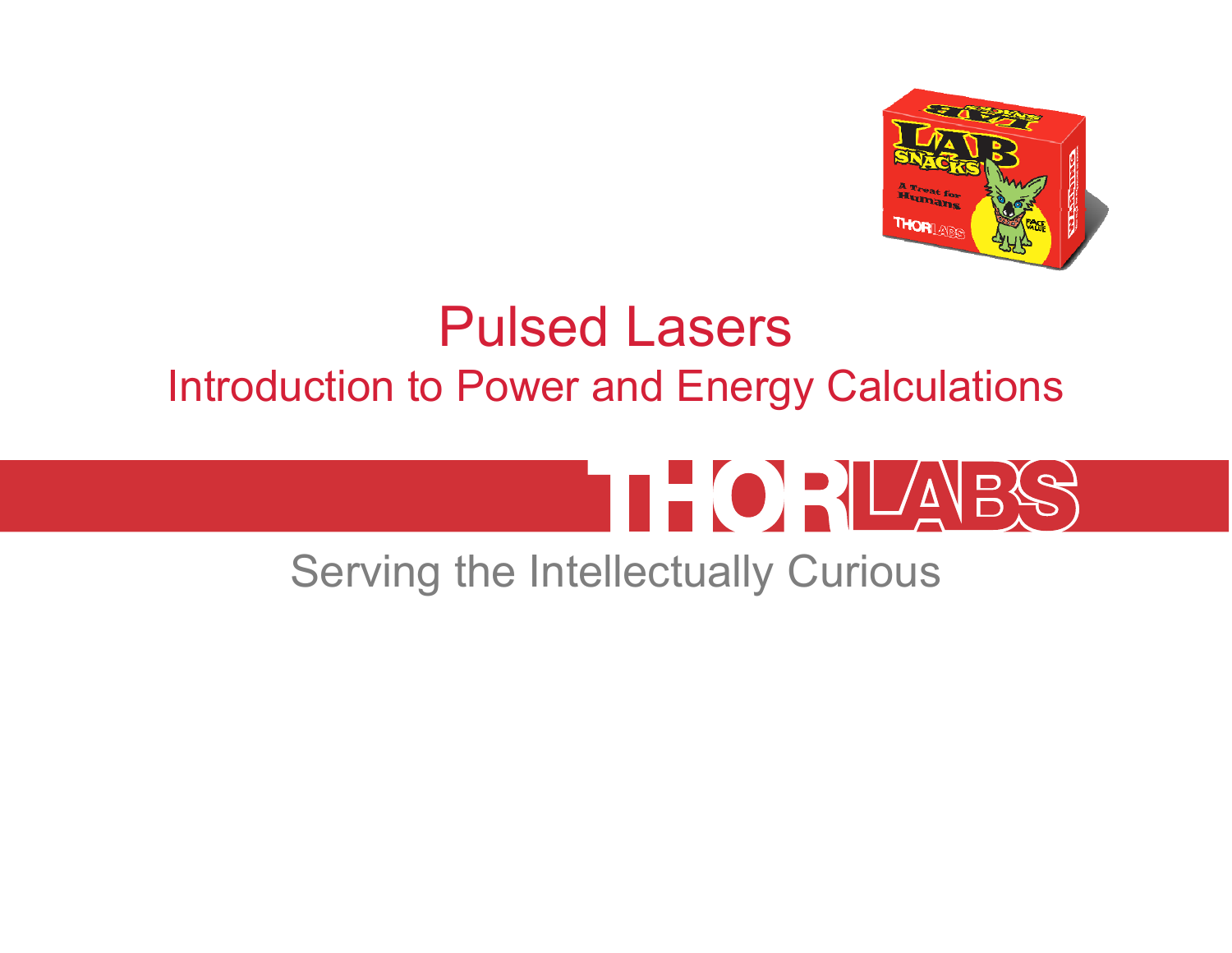### **Pulsed laser or CW laser, does it make a difference?**

Bursts of light cause different effects than constant streams of light.

- • Pulsed lasers emit bursts of light spaced in time.
	- •Between pulses, the laser emits no light.
	- •The *period* is the time from the start of one pulse to the next.
	- • The *pulse duration* (*pulse width*) is the time measured across a pulse, often at its full width half maximum (FWHM).
- • Continuous wave (CW) lasers provide steady emission.
	- •Peak, minimum, and average powers are approximately identical.
	- •Period and pulse width do not apply unless the light is modulated.
- • Help, harm, or underperform: it depends on the pulse width, peak power, *and* period.
	- • Short pulses and long periods may protect illuminated samples from overheating, by allowing them to cool down between bursts of light.
	- • Short pulses with high peak powers and long periods may destructively ablate surface material, but heat the surrounding area minimally.
	- • Long pulses and/or short periods may deliver damaging total emission, even if the peak power is moderate.



**Figure 1**. Pulsed lasers emit bursts of light, spaced in time. There is no emission between pulses.



**Figure 2**. CW lasers emit light whose optical power is approximately constant with time.

Page 2 −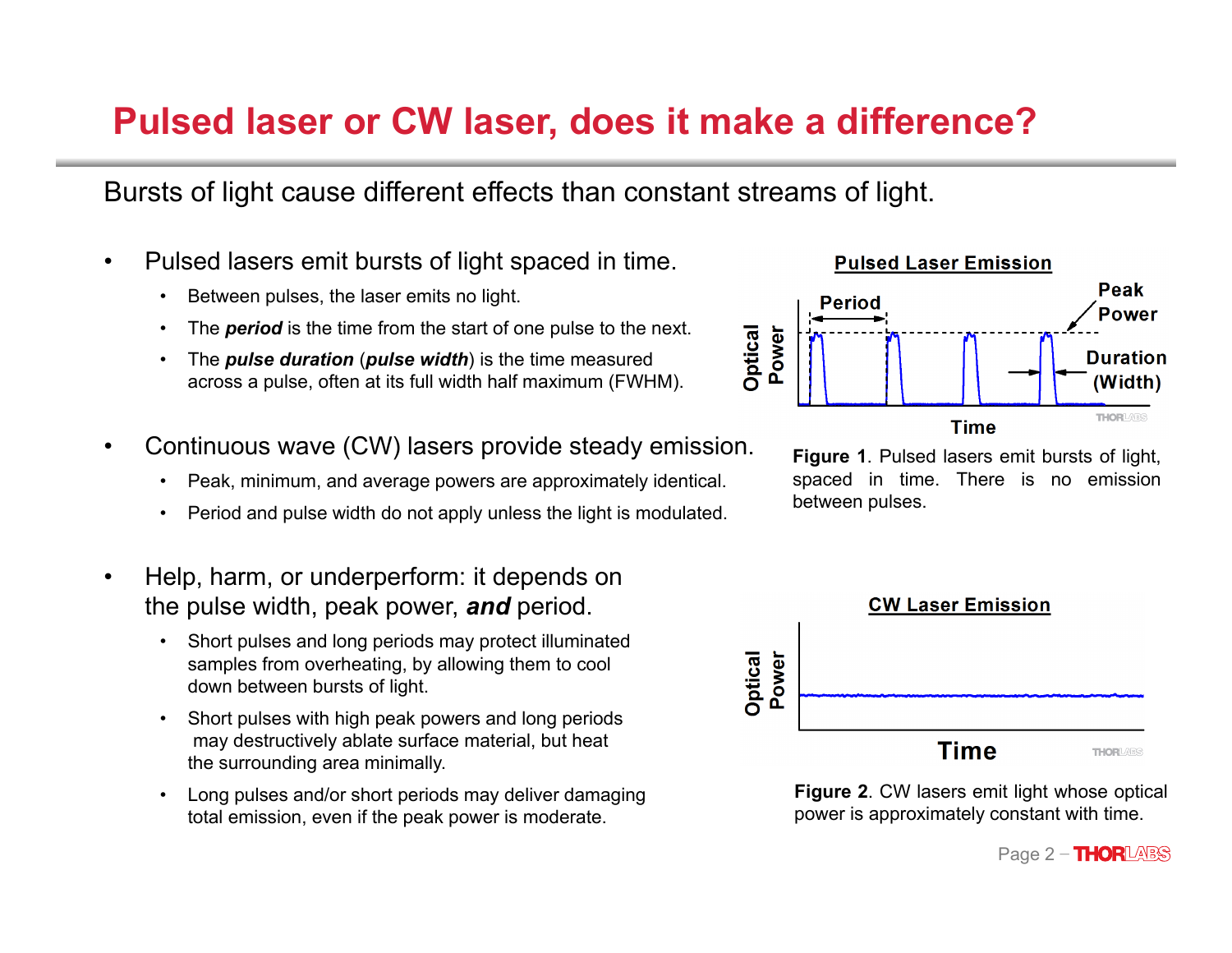## **What do power and pulse energy describe?**

Energy and power describe different, but related, aspects of the emission.

- • Pulse energy is a measure of emission over one period.
	- • Each period contains a single pulse, and all energy emitted during one full period is delivered by the pulse.
	- • Pulse energy, shown as the shaded regions in Figures 3 and 4, is the area under one full period of the power measurement curve.
- • Optical Power Parameters:
	- •*Instantaneous power:* the optical power at a specific point in time.
	- •*Peak power:* the highest instantaneous optical power emitted.
	- • *Average power:* the constant power, if the laser emission were CW.
		- • The pulsed laser delivers bursts of emission. A CW version would spread that emission uniformly across the period.
		- • Both the pulsed laser and the CW version provide the same energy (shaded areas in Figure 4) during one pulse period.
		- • The height of the shaded area in the lower plot of Figure 4 is:
			- The constant optical power of the CW version.
			- •The average power output by the pulsed laser.
- • **Note**: average power provides no information about peak power, period, or pulse width.







**Figure 4**. The modeled laser pulses (top) and CW laser output (bottom) provide the same energy per period, illustrated by the shaded areas. The CW laser's output power equals the pulsed laser's average power.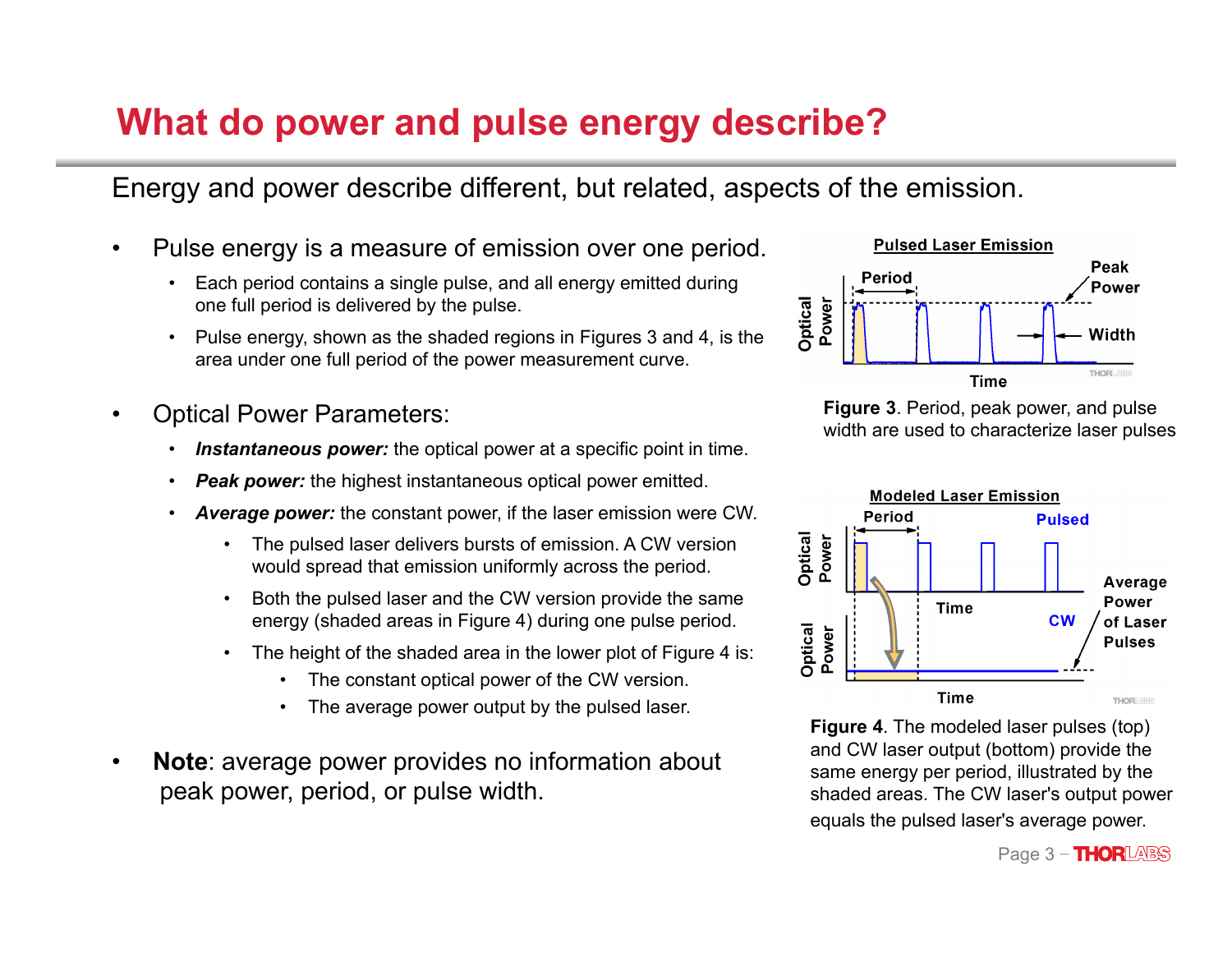## **What is the effect of changing pulse width or period?**

Pulse width and period control the average power emitted by the laser.

- $\bullet$  Pulse width:
	- •Both pulse energy (shaded area) and average energy (dotted green line) depend on pulse width.
	- •Increase (or reduce) pulse width to increase (or reduce) both pulse energy and average power.



**Figure 5**. Changing the pulse width changes the pulse energy by changing the length of the pulses. The average power changes, since the total time light is emitted by the laser changes.

- • Period:
	- •Pulse energy (shaded area) does not depend on period, but average energy (dotted green line) does.
	- •Reduce the period to increase the average power (or increase the period to reduce the average power).



**Figure 6**. Changing just the period does not change the pulse energy, since the pulse width and peak power do not change. The average power changes due to pulses being delivered more (or less) frequently.

Page 4 −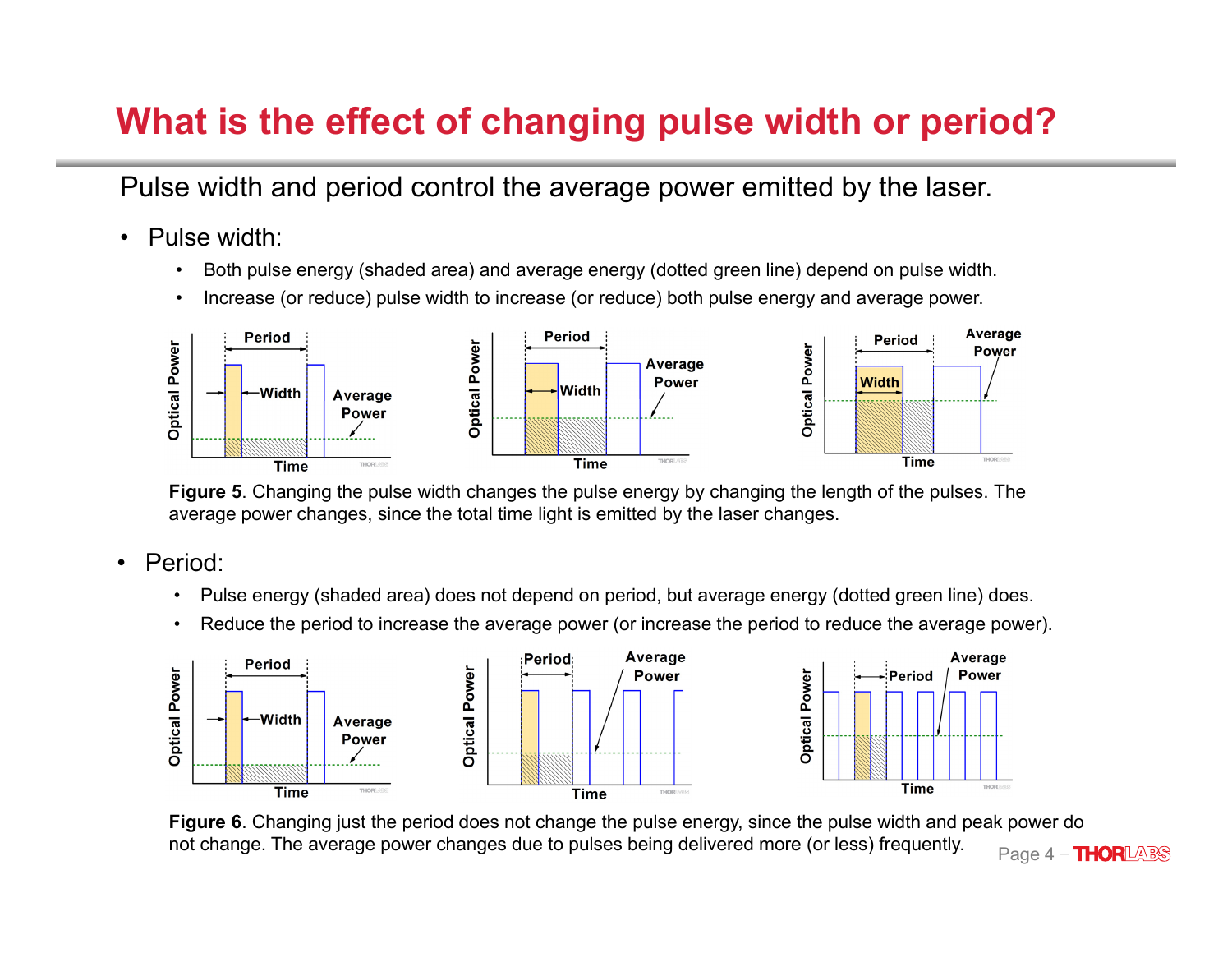#### **What are the symbols and units of pulse parameters?**

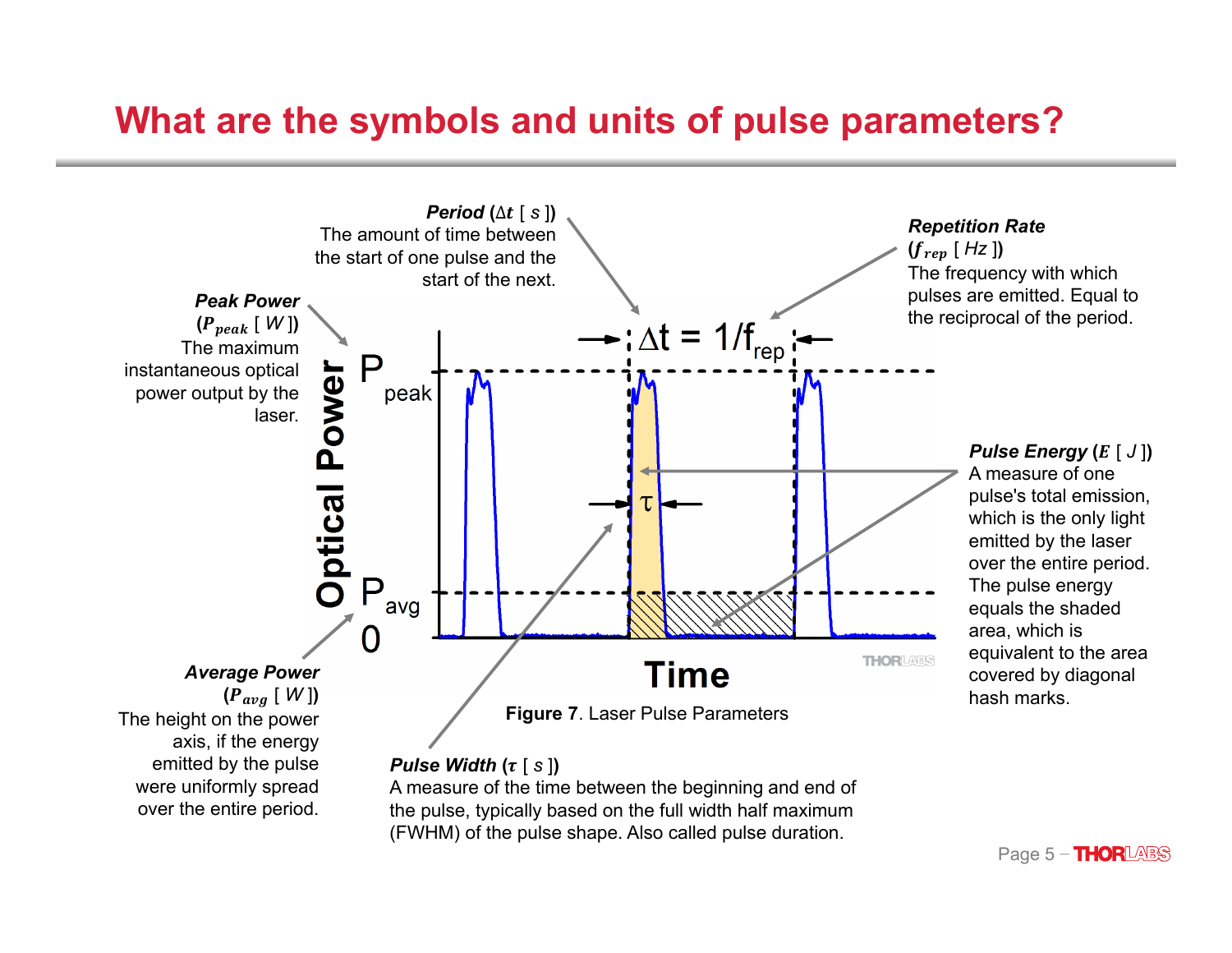#### How are pulse energy and peak power calculated?

Pulses are often modeled with a rectangular shape as shown in Figure 8.

Period and repetition rate are reciprocal:  $\bullet$ 

$$
\Delta t = \frac{1}{f_{rep}} \quad \text{and} \quad f_{rep} = \frac{1}{\Delta t}
$$

Pulse energy calculated from average power:  $\bullet$ 

$$
E=\frac{P_{avg}}{f_{rep}}=P_{avg}\cdot \Delta t
$$

Average power calculated from pulse energy:  $\bullet$ 

$$
P_{avg} = \frac{E}{\Delta t} = E \cdot f_{rep}
$$

Peak pulse power estimated from pulse energy:  $\bullet$ 

$$
P_{peak} \approx \frac{E}{\tau}
$$

Peak power and average power calculated from each other:  $\bullet$ 

$$
P_{peak} = \frac{P_{avg}}{f_{rep} \cdot \tau} = \frac{P_{avg} \cdot \Delta t}{\tau}
$$
\n
$$
P_{avg} = P_{peak} \cdot f_{rep} \cdot \tau = \frac{P_{peak} \cdot \tau}{\Delta t}
$$

• Peak power calculated from average power and duty cycle<sup>\*</sup>.

$$
P_{peak} = \frac{P_{avg}}{\tau/\Delta t} = \frac{P_{avg}}{duty\ cycle}
$$

\*Duty cycle is the fraction time during which there is laser pulse emission. duty cycle =  $\tau$ /  $\Delta t$ 





| Δt         | <b>Pulse Period</b>     |
|------------|-------------------------|
| E          | <b>Energy per Pulse</b> |
| frep       | <b>Repetition Rate</b>  |
| $P_{avg}$  | <b>Average Power</b>    |
| $P_{peak}$ | Peak Power              |
| T.         | Pulse Width             |
|            |                         |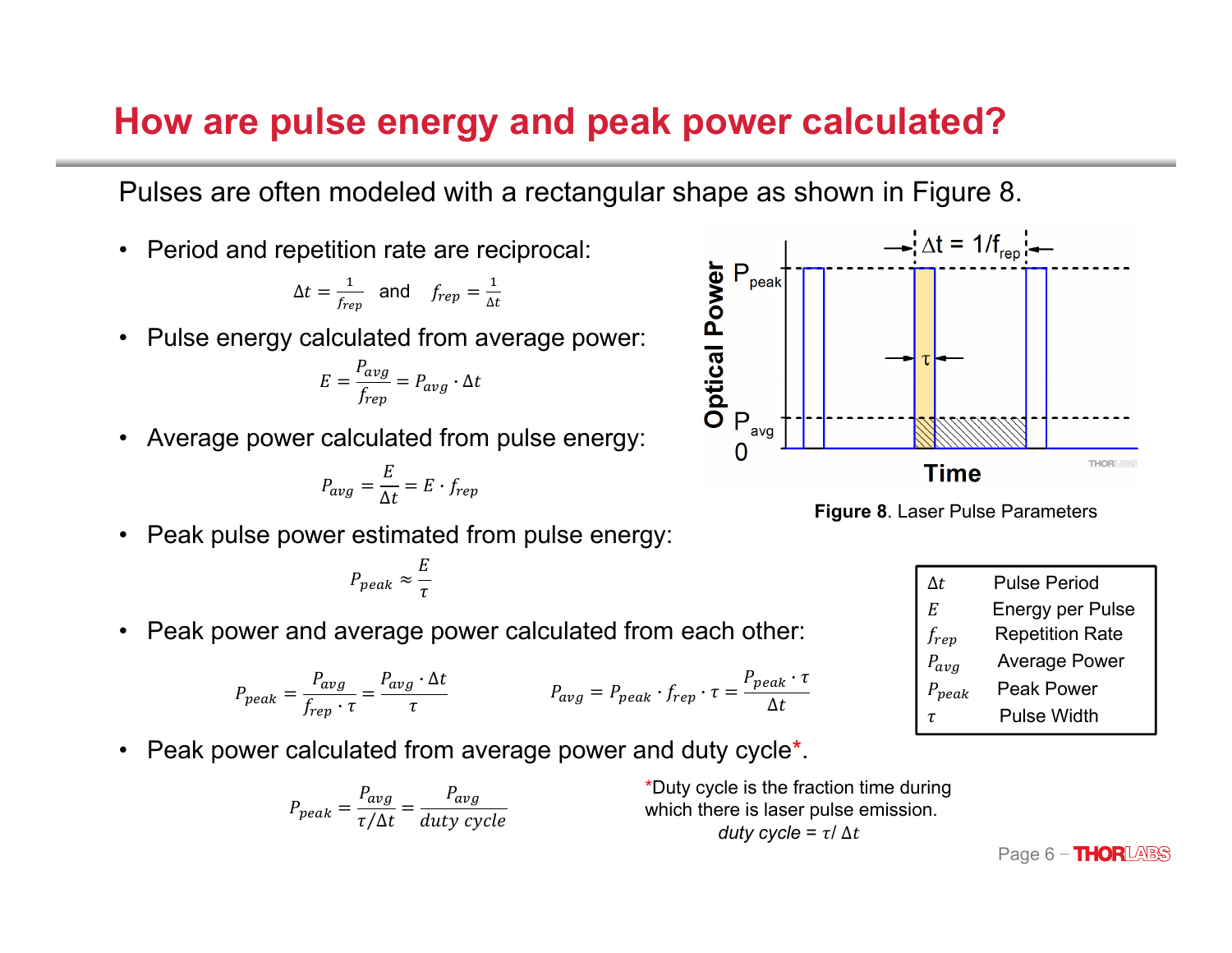#### **Example Calculations**

The attenuated average output power of a pulsed Ti:sapphire laser beam is *1 mW*. A detector specifies a maximum peak optical input power of *75 mW*. Is it safe to use this detector to measure this attenuated beam?

- Beam Specifications:
	- Average Power: 1 mW
	- Repetition Rate: 85 MHz
	- Pulse Width: 10 fs
- Energy per Pulse:

$$
E = \frac{P_{avg}}{f_{rep}} = \frac{1 \, mW}{85 \, MHz} = \frac{1 \, x \, 10^{-3} W}{85 \, x \, 10^6 Hz} = 1.18 \, x \, 10^{-11} J = 11.8 \, pJ
$$

… this *seems* low, but ...

• Peak Pulse Power:

$$
P_{peak} = \frac{P_{avg}}{f_{rep} \cdot \tau} = \frac{1 \, mW}{85 \, MHz \cdot 10 \, fs} = \frac{1 \, x \, 10^{-3} W}{85 \, x \, 10^6 Hz \cdot 10 \, x \, 10^{-15} s} = 1.18 \, x \, 10^3 \, W = 1.18 \, kW
$$

This scenario is *not safe*. The peak power of the pulses is *>5 orders of magnitude higher* than the detector's specified maximum peak optical input power!

Page 7 - **THOR**LABS

| $\Delta t$ | <b>Pulse Period</b>    |
|------------|------------------------|
| E          | Energy per Pulse       |
| $f_{rep}$  | <b>Repetition Rate</b> |
| $P_{avg}$  | <b>Average Power</b>   |
| $P_{peak}$ | <b>Peak Power</b>      |
|            |                        |

$$
\tau
$$
 **Pluse Width**

 $\tau$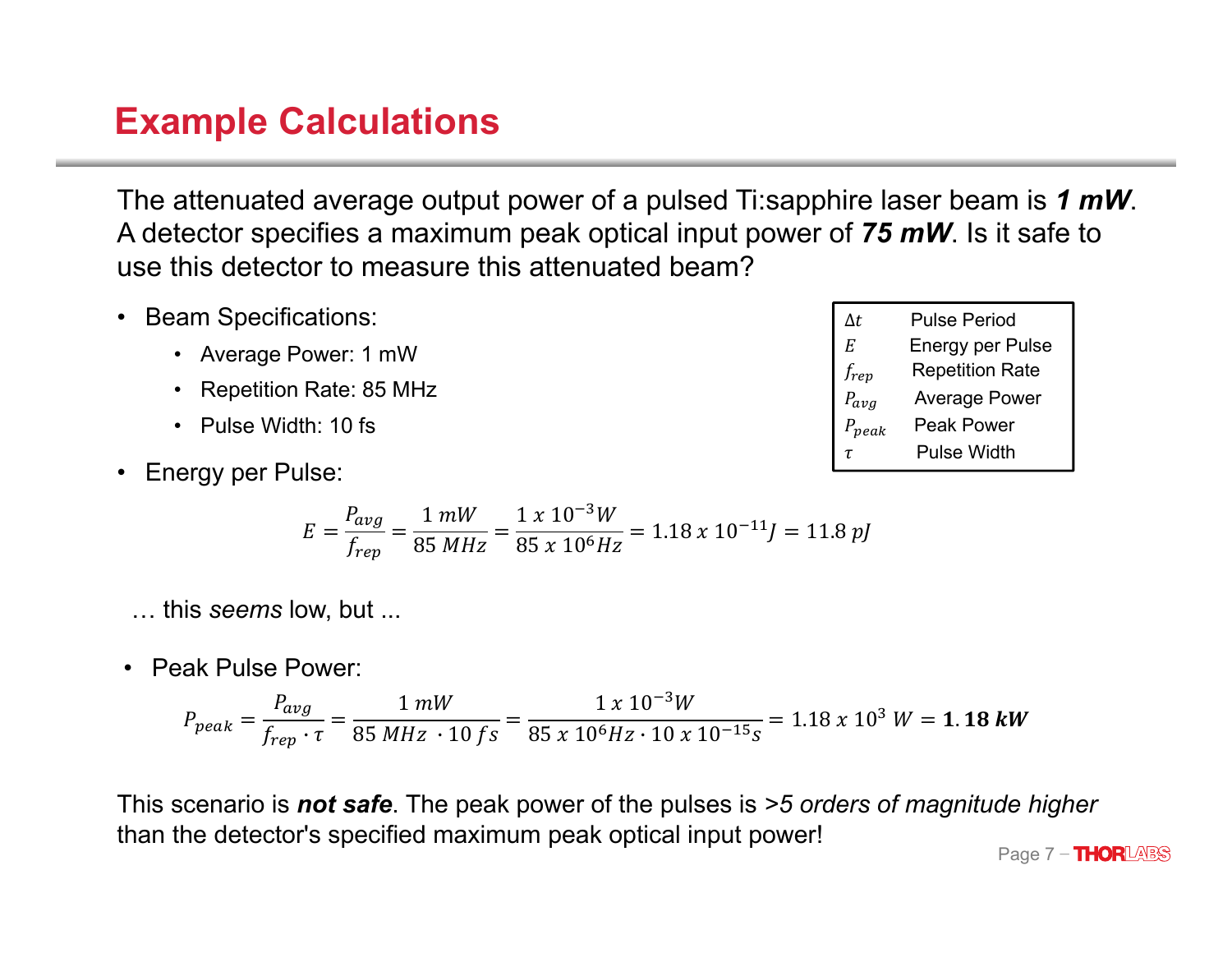## **Example Calculations**

A pulsed laser provides the option of adjusting its pulse width and repetition rate independently, while keeping the peak power constant at 50 mW.

- **Adjusting the pulse width**: How does average power change if pulse width  $\bullet$ is reduced from 39 ns to 12 ns, while keeping the repetition rate at 1 MHz?
	- Equation:  $P_{\alpha\nu\alpha} = P_{\nu e \alpha k} \cdot f_{\nu e \nu} \cdot \tau$  $\bullet$ Average power for 39 nm pulse width:  $P_{\alpha\nu\alpha} = (50 \text{ mW})(1 \text{ MHz})(39 \text{ ns})$  $\bullet$

$$
= (50 \times 10^{-3} W)(1 \times 10^{6} Hz)(39 \times 10^{-9} s)
$$
  
= 1.95 x 10<sup>-3</sup>W = 1.95 mW

- **Pulse Period**  $\Delta t$  $E$ **Energy per Pulse Repetition Rate**  $f_{rep}$ **Average Power**  $P_{avg}$  $P_{peak}$ Peak Power **Pulse Width**  $\tau$
- Average power for 12 ns pulse width:  $P_{avg} = (50 \text{ mW})(1 \text{ MHz})(12 \text{ ns}) = 0.6 \text{ mW}$  $\bullet$
- Average power drops by same factor as pulse width:  $\frac{12 \text{ ns}}{39 \text{ ns}} = \frac{0.6 \text{ mW}}{1.95 \text{ mW}} \approx 0.31$ .  $\bullet$
- Adjusting the repetition rate: How does average power change if repetition rate is increased from 5 MHz to 10 MHz, while maintaining a 20 ns pulse width?
	- Equation:  $P_{ava} = P_{peak} \cdot f_{ren} \cdot \tau$  $\bullet$
	- Average power for 5 MHz repetition rate:  $P_{avg} = (50 \text{ mW})(5 \text{ MHz})(20 \text{ ns}) = 5 \text{ mW}$
	- Average power for 10 MHz repetition rate:  $P_{avg} = (50 \text{ mW})(10 \text{ MHz})(20 \text{ ns}) = 10 \text{ mW}$  $\bullet$
	- Average power increases by same factor as pulse width:  $\frac{10 MHz}{5 MHz} = \frac{10 mW}{5 mW} = 2$ .

Average power scaling is proportional to changes in pulse width and repetition rate.

Page 8 - **THORLABS**